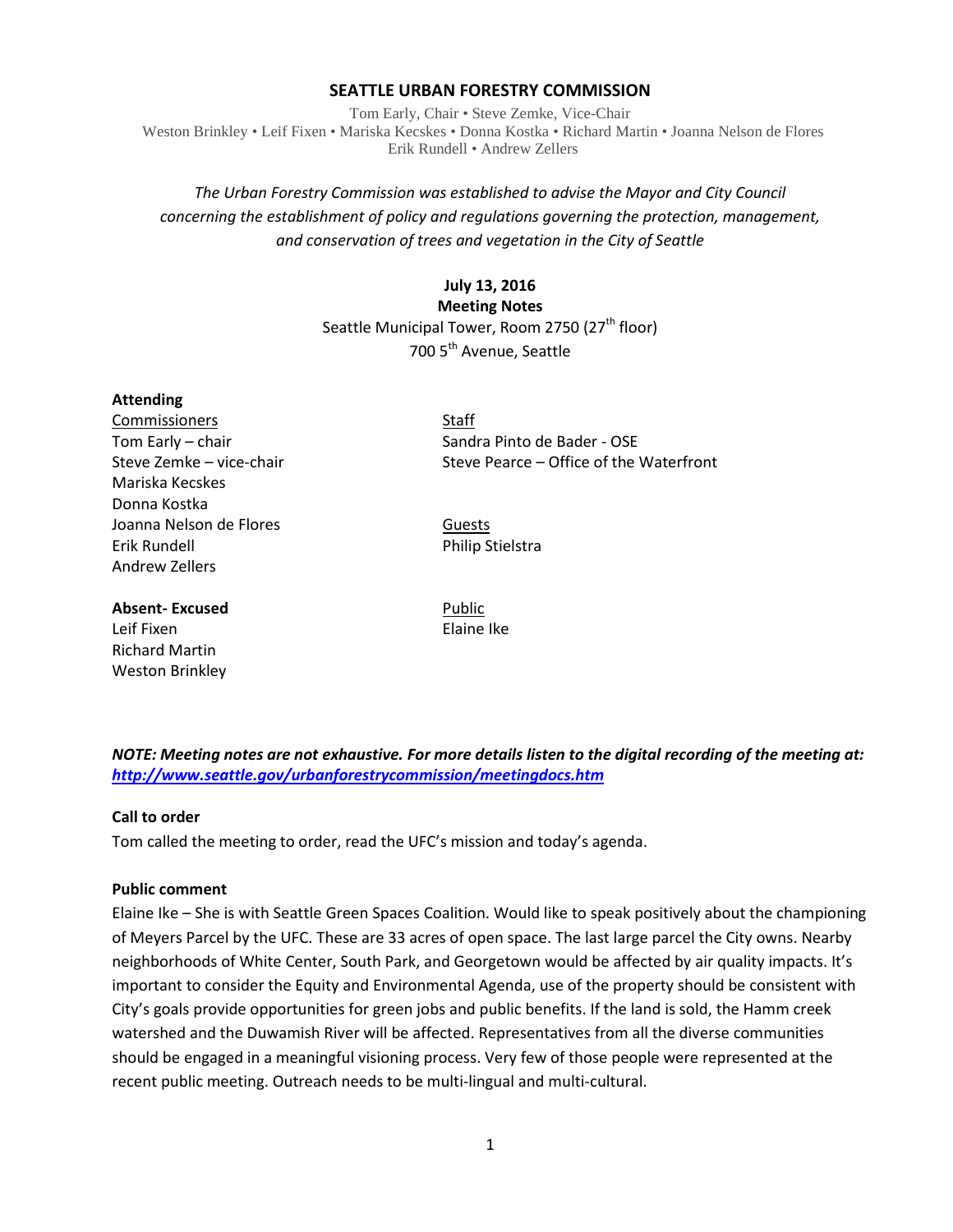### **Pike Pine Streetscape project**

Steve Pearce, from the Office of the Waterfront presented the project team's initial ideas around pedestrian improvements on Pike and Pine Streets between First Avenue and Melrose Avenue on Capitol Hill.

This project will create high-quality pedestrian connections between Capitol Hill and the Pike Place Market, capturing the spirit of the Pike-Pine Renaissance Streetscape Design Vision ( a plan commissioned by the Downtown Seattle Association), and achieving place-making goals in tandem with improving the safety and quality of the pedestrian experience. The project will be led by the City's Office of the Waterfront, as part of the Waterfront Seattle Program. Funding will be through the Waterfront Local Improvement District (LID). The project budget is \$20M (covering all costs, including design, construction and City costs). The consultant design contract (concept design through final design) is expected to be up to \$2.1M.

The streetscape project will primarily focus on the pedestrian environment – sidewalks and crosswalks. The project will coordinate closely with multimodal corridor improvements being planned for a longer corridor on Pike and Pine streets extending from First Avenue to 15<sup>th</sup> Ave. The project is being led by SDOT's Project Development Division. The multimodal project will is expected to be performed under a future separate SDOT contract.

The project potentially includes: new sidewalks or sidewalk extensions, curb bulbs, crosswalk paving inlays, intersection treatments, drainage and green stormwater infrastructure, street trees, planting, lighting, seating (fixed and movable), transit shelters and infrastructure (including real time information signs and Orca card readers, bike racks, bike share stations, public art and wayfinding elements. Demand for street space by transit, bicycles, general purpose traffic and passenger loading functions will likely limit extensive widening of sidewalks on Pike and Pine, but adding sidewalks area in some locations will be explored. On the bridges over the I-5 freeway, noise barriers and green walls may be considered. Key corridor-wide improvements should be implementable without significantly disrupting existing hardscape. For example, these elements might include supplemental lighting, public art, paving inlays vertical elements, seating and wayfinding. A more detailed scope of improvements will be defined as part of the initial 10% design.

## UFC question/comment: How do trees fit into the plan?

Answer: trees are very important and improve the pedestrian experience. Have good existing trees on the streets, will work to preserve them and add to them through project design. The project will be following the City's existing policies and codes. The project team works closely with the Urban Forestry Division in SDOT. They are very aware of the importance of trees in making a successful street. The project will supplement trees with lower level plantings. Probably won't be able to plant trees over the freeway due to the structures. In that area the project might involve public art, green walls and other components to protect pedestrians as they cross the bridge. They are just at the beginning of the project and don't have a design team in place yet. Once the team is in place they'll tour the site to see what's in place as a first step.

UFC question/comment: the UFC saw the initial visioning document where avenues were going to be for trees and streets for views. If streets were clear for views it would cause a 'brutal' environment. Trees can frame the view they are after.

Answer: There were a number of things that were problematic in that document. Probably would have been modified if the document had undergone City review. They are not starting with the Vision for East/West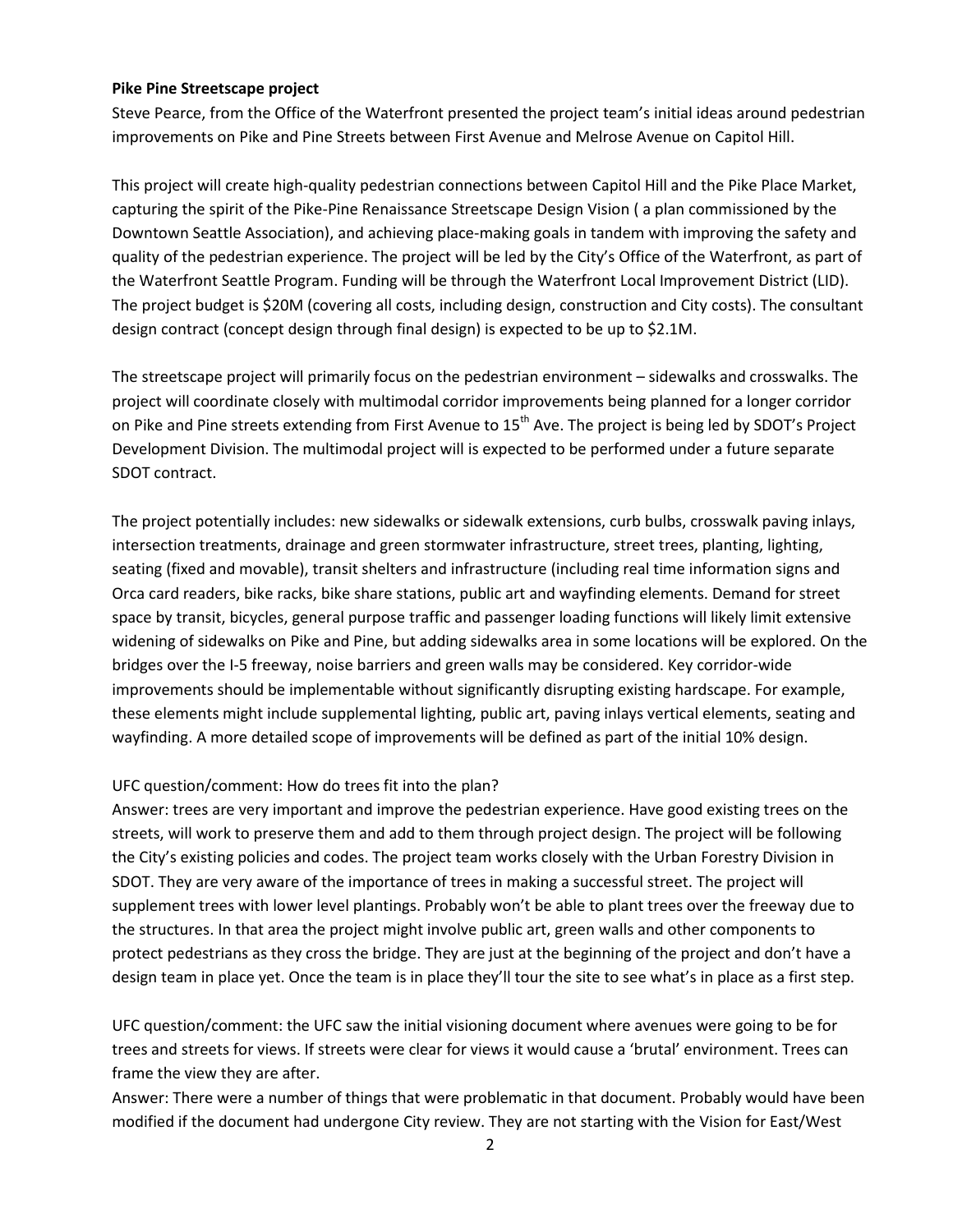streets. They are looking at existing policies and codes and believe that trees are appropriate on every street downtown.

UFC question/comment: the reality is that there is a lot of air pollution, and the heat island effect downtown. Trees also have a calming effect on traffic.

Answer: I agree with everything you just said. There are studies showing that trees provide a calming effect on people and bus wait times are perceived to be shorter if you are surrounded by trees.

UFC question/comment: Will there be enhancement of street conditions to accommodate larger trees. Is that part of the current project?

Answer: there are parts of the corridor that have areaways. They always comply with the Right-of-way Improvements Manual (ROWIM) when they are rebuilding a street. The ROWIM calls for adequate soil volumes for trees.

UFC question/comment: Would an approach like the one used on Bell Street be considered? Answer: the idea of a shared street is interesting.

UFC question/comment: is there an expected net gain of trees? Answer: it's hard to comment on that at this point. The only reason to replace a tree would be if it's not

healthy. There are not many utilities to be relocated, so there shouldn't be a need to remove trees. There are opportunities to add trees.

UFC question/comment: Currently "Green Streets" are not really related to trees in SDOT terms. It would be nice if trees were included into the description of Green Streets.

Answer: the idea is to take streets from major transportation options to transit and other modes, but agree that it's confusing.

## **Trees, WOW!**

Philip Stielstra – wants to share pictures and stories with the UFC.

He went on a tree climbing expedition that ended up being more than that. The idea is to save the genetics of large trees. People climb the trees to obtain genetic material to clone and duplicate these giants that have thrived for thousands of years.

Trees are directly linked to climate change. Global warming and droughts make trees suffer, yet trees can help with the problem. Philip created a blog to share his experiences. See links provided in his presentation and handout.

UFC question/comment: a way to engage residents is through the Tree Map. That would help people realize the value of trees.

## **Myers Parcels letter of recommendation – discussion and possible vote**

Commissioners discussed the draft letter.

A new iteration of the letter will be discussed at the August 3 meeting.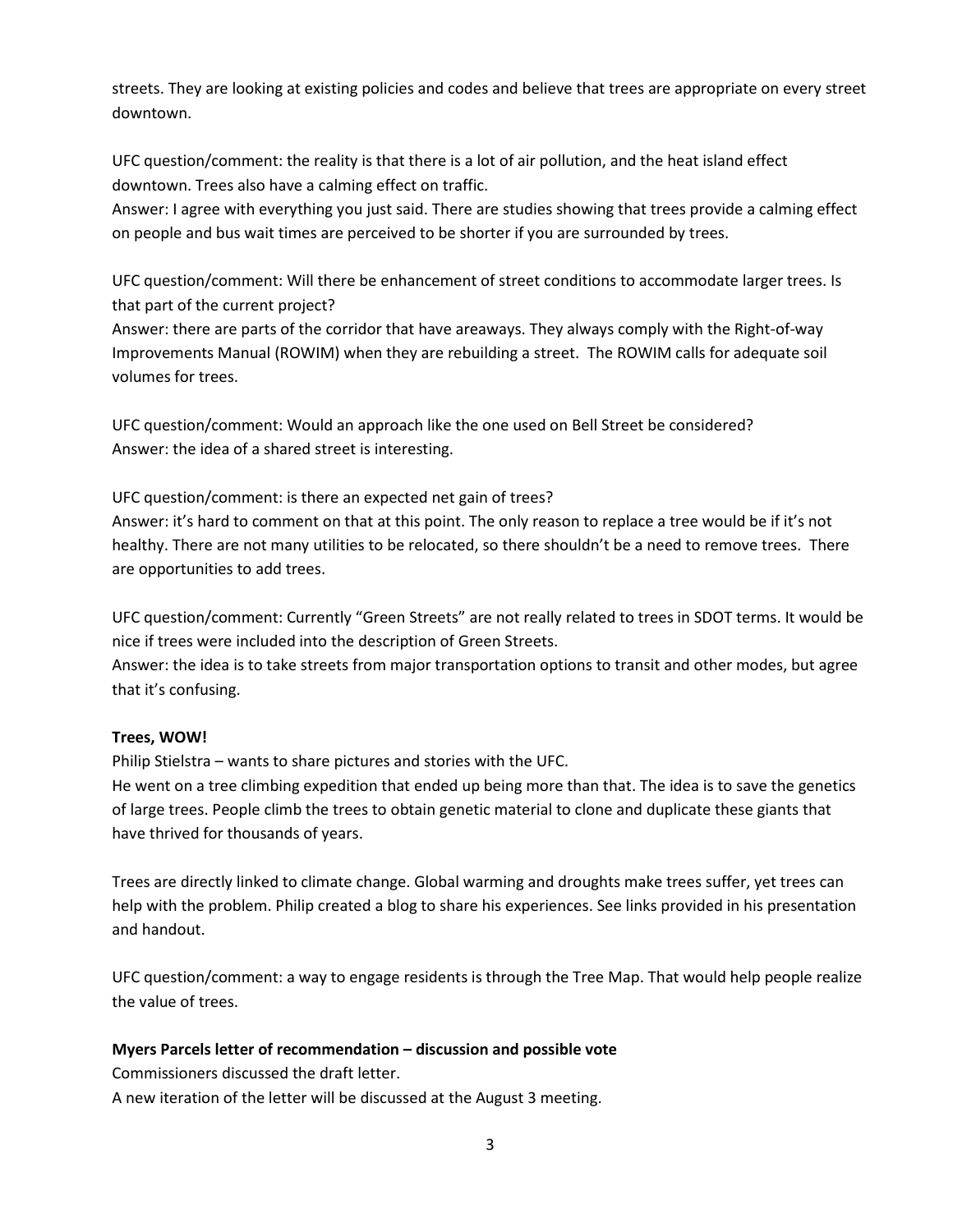### **Discussion items:**

- **Backyard cottages and impacts to trees - Move to August 10**
- **UF budget – Move to August 10**

### **2016 UFC Work Plan update and possible vote – Move to August 10**

**Public comment:**

None

### **New Business:**

None

**Adjourn**

### **Community input:**

#### **Comments on the proposed Colman Park Vista project - July 2016**

Attn: **Pamela Kliment – Planner** Seattle Parks and Recreation

#### **Please accept the following comments into the record for the Vista Project. They have no particular order or priority.**

The permanent conversion of a forested Natural Area into a vista contradicts numerous City policies and regulations. See below.

The entire 24 acres Colman Park has been designated and managed as an urban Natural Area for decades. At least a million dollars have been spent in Coleman Park alone to restore and establish a native conifer forest. The Farris settlement and the Starflower Foundation are a few of the major contributions. Project proponents claim the west slope of Colman Park is not a designated Natural Area due to the citywide reclassification of all Parks property in 2015. Where are the Supplemental Use Guidelines for all our former Natural Areas?

Another management document overlooked is the Lake Washington Boulevard (LWB) – Vegetation Management Plan (2008) prepared for Seattle Parks Department which clearly states if a Park such as Coleman does not have a Plan then the Boulevard VMP should be used as the management tool until a park specific VMP is created. (see Page 9). The VMP refers to the indigenous slope forest within Colman Park as the dominant natural element. The topping and removal of trees along the west slope compromises the integrity of the Boulevard vegetation and the intent of the VMP. VMP design intent objectives and goals identify preserving and enhancing the ecological continuity and only provide views from within the Parks and not from adjacent parcels or right-of-ways. Sheet #21 and #22 of the VMP show a total of 3 viewpoints from the Boulevard within Coleman Park.

Major vegetation planning and restoration work was completed prior to the LWB-VMP in the lower portions of the Park by funding from the Starflower Foundation to reestablish a native conifer dominant forest.

Urban forestry goals have also been created to protect and enhance vegetation in natural areas. The Green Seattle Partnership includes the western slope of Colman Park in its restoration efforts as part of a citywide plan. Planting of evergreen trees is outlined for reclaiming areas such as the neglected west slope of Colman.

The last goal of the forestry program is to gain community appreciation for the benefits of trees and engagement in caring for trees. The Colman Vista proposals fails on both counts and should not move forward as envisioned.

The trees on the western slopes of the Boulevard have not been inventoried and was considered high priority in 2008 and again in 2011 as part of the Green Seattle Partnership – Forest Monitoring Program.

The Boulevard corridor including Colman per the LWB VMP should be managed for wildlife habitat by increasing diversity in the forest structure and function.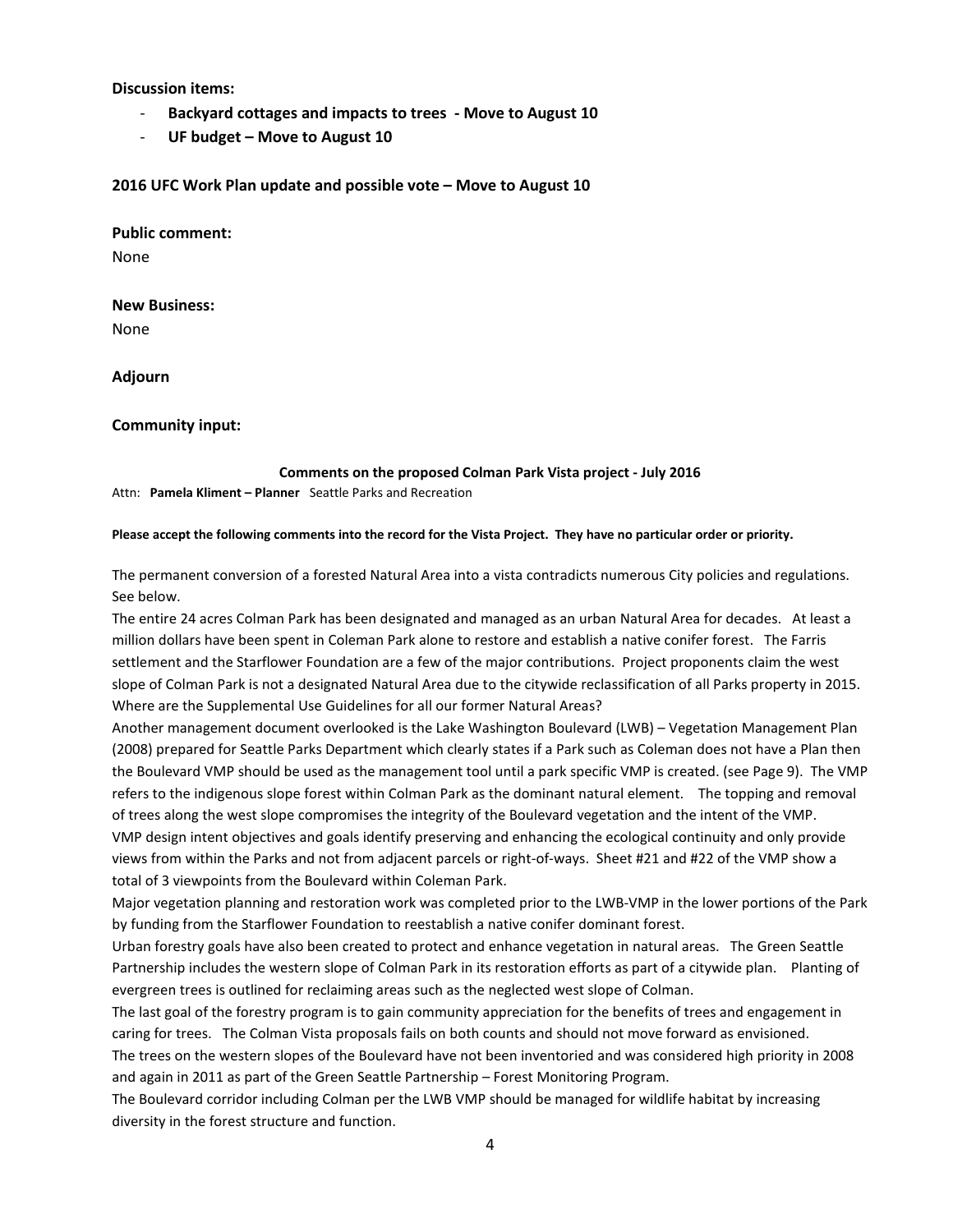The Olmsted design intent was to retain a wild and natural aesthetic and to create a buffer from the cities' urban structures using evergreens.

The Colman Vista proposal is misleading by the use of the term "restoration" given the site was originally an ancient conifer forest dominated by trees likely well over a hundred feet tall. Early drawings and photographs indicate the slopes surrounding Lake Washington were covered primarily in fir, cedar, hemlock and madrone.

Green Seattle Partnership has currently enrolled the entire Colman Park. The design intent for the slopes is to be managed as a forested parkland. The target forest type for GSP restoration is mixed conifer dominated by Douglas Fir. Millions of tax dollars have been earmarked to fully fund the GSP program citywide and complete the forest restoration of slopes including upper Colman. The most urgent need is to develop a comprehensive vegetation management plan for the entire 24 acres of Colman and not to piecemeal individual sections. The Starflower work with Charles Anderson was a great start beginning around 1996 and continuing thru 2007 but only covered about 10% of the Park.

For vegetation restoration projects greater than 1,500 sf in a critical area such as the Colman steep slopes, SEPA review is required. This would include the impacts from the proposed 20+ feet wide trail corridor clearing suggested in all alternatives.

During the most recent presentation by the Friends of a Vista consultants on June  $6<sup>th</sup>$  the public was shown only one option for trail construction and maintenance. A 6-foot wide trail surface with a 24-foot wide clearing for a view corridor was presented. No mention was made of Seattle Parks trail standards or other options to minimize impacts along trails. The trail plan also included a new segment of trail across the slope at the base of the SW stairway. This trail segment (approximately 250 lf) is currently not part of the Seattle trails system but has been presented as being well established. No studies have been done to establish a need for this additional trail and currently there is no funding for any component of the Vista project. Who will be responsible for the long-term maintenance of the trail system?

Mt Baker Ridge Viewpoint Park – 2015 DON Grant for preserving views thru Invasive Vegetation Control - \$13K + match for "This project will remove black locust saplings and other invasives, restoring the native habitat and preserving the view corridor. Also we will complete a small amount of replacement planting." Appears to bring into question long term funding for maintenance of viewpoints. Responsibility of the Park Department or private funding and not other City Departments such as DON.

Colman Vista received DON grant funding as well. No mention of views or vistas. As follows: Restore Colman "Park's West Slope to Olmsted Design - Colman Park Restoration Project: This project will continue ongoing efforts to engage the community in the development of a vegetation plan for the west slope of Colman Park. Consultants will be hired to work with the community and Parks to develop a specific actionable plan to restore historic vegetation in this heritage Park. \$23,500.00 ". Raises questions of misinformation and misleading requests. The main objective has been from the beginning is to permanently remove native trees and vegetation just as the early loggers did prior to the Olmsted visit to Seattle.

During a Friends of Seattle Olmsted Parks meeting in May of 2014 the Colman Vista proponents presented their project in order to seek support from the FSOP organization to create a viewpoint along 31st. Surprisingly, a FSOP Board Member, who is also currently an acting Seattle Parks staff Ecologist, offered to coach the neighborhood Vista group thru the planning process. He suggested they avoid the use of viewpoint and instead refer to the project as a "restoration". It was also made clear they would likely not be able to eliminate entire trees and would need to follow Park standards where generally no more than 25% of the coppiced maple stems should be removed. It appears the term "restoration" was altered to include views and the existing trees were deemed disposable. Should not Parks Ecologists be protecting and preserving our natural areas and trees?

Seattle has numerous viewpoints overlooking Lake Washington with several in the Colman neighborhood. During the late 1990's policy was developed around viewpoint creation and Parks has currently limited the number in the City. Viewpoints are **from** public places consisting of specified viewpoints, parks, scenic routes, and view corridors. The 31<sup>st</sup> Ave South arterial travel corridor above Colman Park which is owned by SDOT does not appear to meet these criteria. Numerous views of distant mountains and waterways are available within easy walking distance from the project site with the most recent addition being the Mt Baker Ridge Viewpoint to the north several blocks.